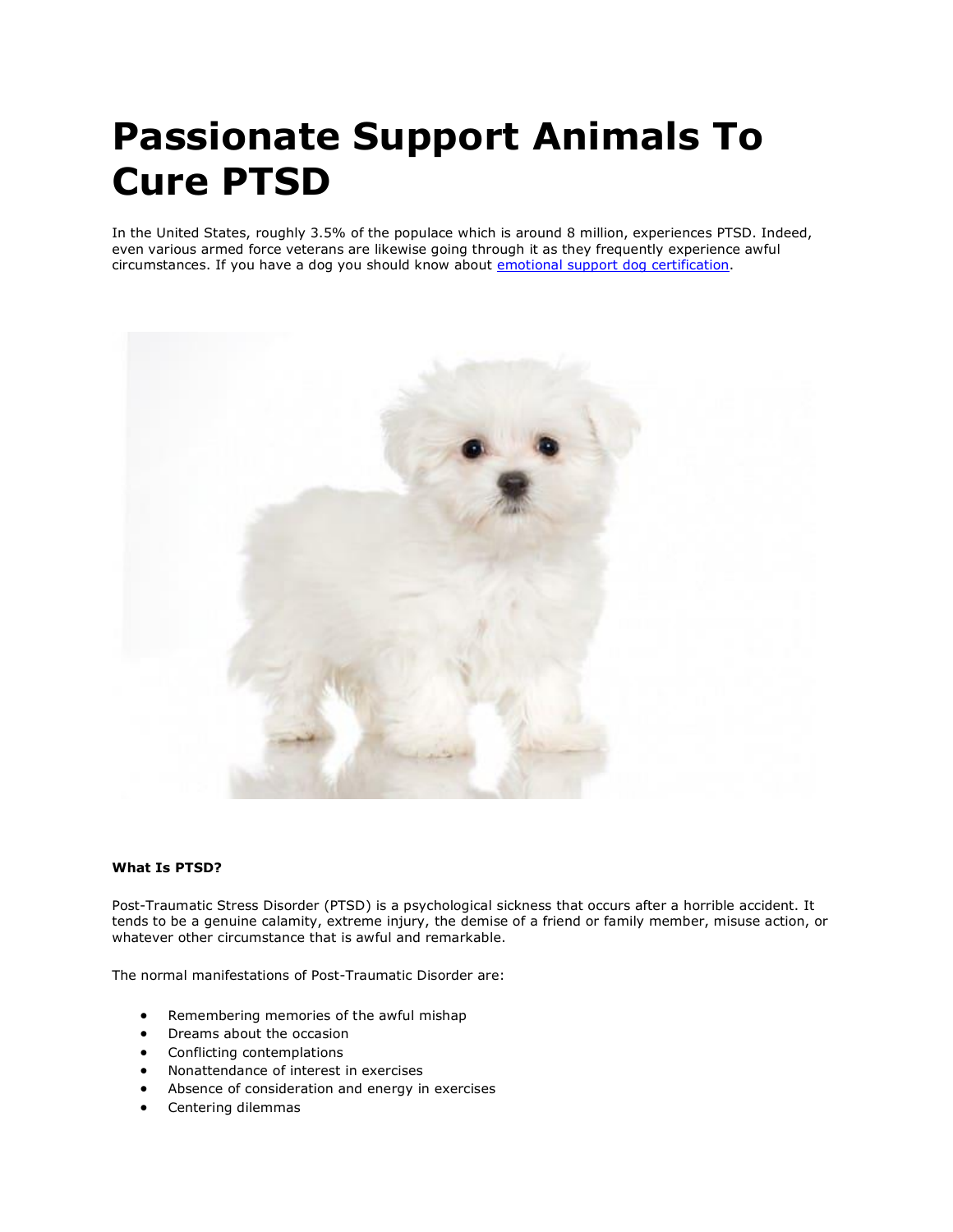- Relationship challenges
- Inconvenience recalling/learning things
- Trouble dozing at the night
- Fretfulness and forceful conduct
- Avoiding places that remind you about the occasion.

As per specialists, it has been accounted for that 77% of pet proprietors state their creatures have improved their life. They recognize that the creature presents more enthusiastic help than people.

A helpful and sound mental state is fundamental for a quiet psyche as well as for a solid body.

On the off chance that you've clairvoyant diseases, at that point, it is hard to support great states of being and to carry on with a cheerful existence with your friends and family.

Living with creatures, for example, canines or felines can assist you with alleviating uneasiness and pain. Peruse on to investigate the advantages of enthusiastic help creatures for individuals with PTSD.

## **Advantages Of Emotional Support Dogs For People With PTSD**

Canines have recognized being the most remarkable enthusiastic help creatures for individuals who experience PTSD.

Investing energy with a canine can help you to be agreeable, glad, and fit. Thus, boosting center and facilitating pressure, canines can accomplish more than your creative mind.

On the off chance that you own a pet canine, get it enrolled today by acquiring an [ESA letter.](https://www.realesaletter.com/sample-esa-letter)

Pet treatment is amazingly helpful for patients with Post-Traumatic Stress Order. The treatment is imperative in overseeing different manifestations, for example, distress, uneasiness, dreams, flashbacks, and so on

Here are some astonishing motivations to assist you in seeing how passionate help canines are useful.

#### **Experience Love**

Canines are loveable accomplices that give genuine affection and backing which is vital for PTSD patients to vanquish obscurity and feelings of anxiety.

Individuals who experience PTSD regularly think that it's hard to control their side effects, which may impact their connections and ordinary undertaking execution. If you want to keep your dog inside your house you should have an [ESA letter for housing.](https://www.realesaletter.com/sample-esa-letter)

Having an enthusiastic help canine? Hence, on the off chance that you have an awful day at work or in school, don't stress, your canine is a specialist in brightening you up and will change your disposition by making you agreeable.

## **Experience Protection**

Your canine gives you friendship while unwinding, eating, staring at the TV, or going out for an exercise. It really causes you to feel monitored and safe.

Analysts have demonstrated that enthusiastic help canines and felines serve their proprietors to rest better, along these lines conquering preliminaries, dreams, flashbacks, and stress.

#### **Improve Activity Levels**